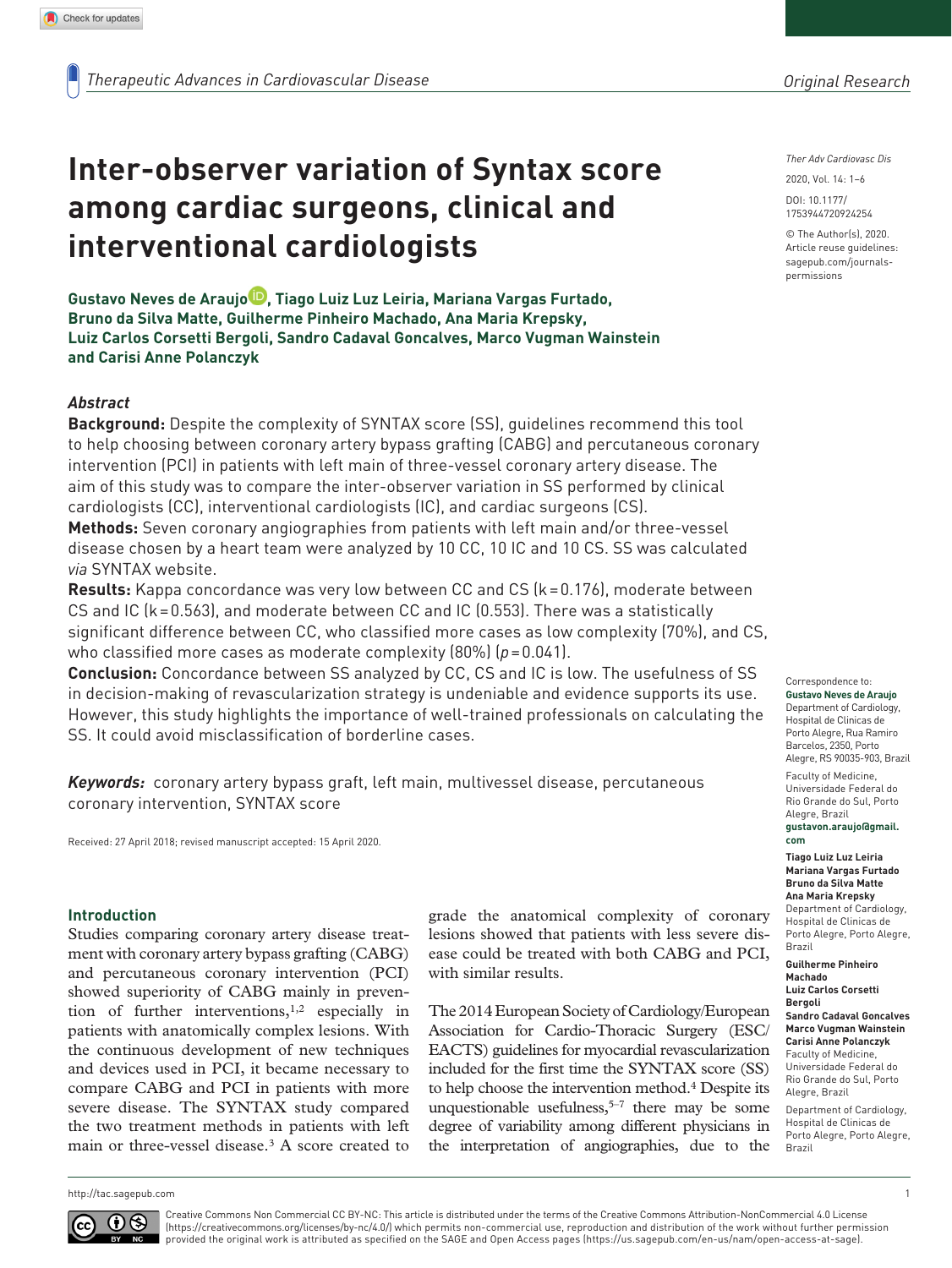

**Figure 1.** Mean/Median\* SYNTAX score among different cardiology professionals.

presence of some subjectivity in scoring. Interpretations can differ between more or less conservative professionals, more or less experienced professionals, and even by the same professionals at different times.<sup>8,9</sup> The aim of this study was to compare the inter-observer variation in SS calculation performed by clinical cardiologists (CC), interventional cardiologists (IC), and cardiac surgeons (CS).

#### **Methods**

We conducted a cross-sectional study among CS, CC, and IC. All were recognized specialists in their medical societies, and all worked in tertiary care/ teaching hospitals in southern Brazil. In all, 94 specialists were invited to participate either personally or by email, and 30 completed the study.

We chose seven coronary angiographies from patients with left main and/or three-vessel disease, chosen by a heart team comprising a CS, a CC and an IC. The same heart team analyzed the films together to determine the gold standard score for each film. None of this group participated as research subjects in the study. We created a website where we uploaded the coronary angiographies, so the research subjects could analyze the films from anywhere they could use a computer. After analyzing each film, they were redirected to the SYNTAX calculator website,<sup>10</sup> and the results were sent directly to our database.

This project was submitted and approved by the local Ethics Committee. Informed consent was filled at the moment the physician logged into the website. There was no violation of confidentiality of data regarding the patients whose angiography was analyzed.

### *Statistical analysis*

SS was analyzed as both continuous and categorized variables, according to the original article, where low complexity was a score from 0 to 22, medium complexity was a score from 23 to 32, and high complexity was a score above 32. Variables were expressed as mean and standard deviation (SD), or median and interquartile range (IQR). One-way ANOVA was performed to determine the difference between means of syntax score among the three groups. Variation between groups and reproducibility of SS was determined by Kappa index. Fisher's exact test was used in the analysis of contingency tables. Bimodal  $p$  value  $<$ 0.05 is considered to indicate statistical significance. Data were analyzed using SPSS (version 18.0.0; IBM Company, Chicago, IL, USA) and MedCalc (version 12.5.0.0, bvba , Mariakerke, Belgium).

Sample size was calculated based on an interobserver and intra-observer concordance of 0.45 and 0.59, respectively.8 Assuming a Kappa coefficient of 0.75 between the evaluators, we estimated that a sample of 294 evaluations would be enough to determine the correlation coefficient with a power of 80% and level of significance of 5%.

# **Results**

We included 10 CC, 10 CS, and 10 IC. When we analyzed SYNTAX as a continuous variable, mean SS was not different among different specialists (Figure 1). Mean SS among different professionals are presented in Table 1.

Kappa concordance was very low between CC and CS (k=0.176), moderate between CS and IC  $(k=0.563)$ , and moderate between CC and IC (0.553; Table 2).

There was a statistically significant difference between CC, who classified more cases as low complexity (70%), and CS, who classified more cases as moderate complexity  $(80\%; p=0.041)$ . Agreement rates of categorized syntax score calculated by different specialists compared with the gold standard were as low as 10% and as high as 100%, depending on specialist group and coronary angiography (Table 3).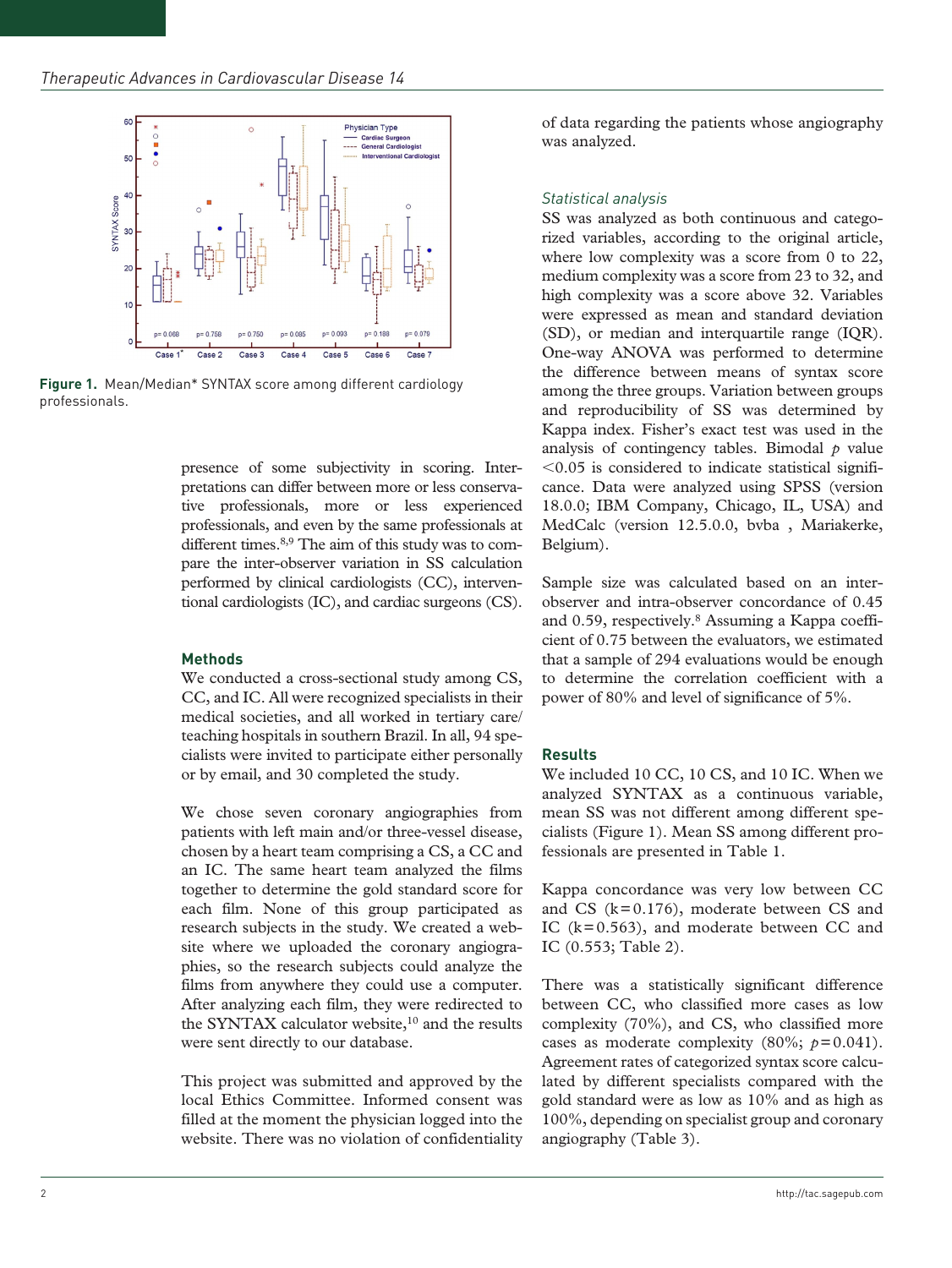|  |  | <b>Table 1.</b> Syntax score among different professionals and Heart Team's Gold Standard. |
|--|--|--------------------------------------------------------------------------------------------|
|  |  |                                                                                            |

| <b>Health care</b><br>professional/<br>case number |                                                                                                    | 1           | $\overline{2}$ | 3            | 4           | $5\phantom{.0}$ | 6           | 7           |
|----------------------------------------------------|----------------------------------------------------------------------------------------------------|-------------|----------------|--------------|-------------|-----------------|-------------|-------------|
| Gold standard<br>(heart team)                      |                                                                                                    | 11          | 20             | 29           | 41          | 39              | 16          | 23          |
| CC                                                 | Mean (SD)                                                                                          | 16.7(4.54)  | 22.7 (6.32)    | 22.9 (13.35) | 38.1 (7.59) | 27.4(9.6)       | 16.6(6.13)  | 18.3 (4.27) |
|                                                    | р                                                                                                  | 0.003       | 0.210          | 0.182        | 0.258       | 0.004           | 0.764       | 0.007       |
|                                                    | Mean<br>difference                                                                                 | 5.7         | 2.7            | $-6.1$       | $-2.9$      | $-11.6$         | 0.6         | $-4.7$      |
| CS                                                 | Mean (SD)                                                                                          | 15.4 (4.27) | 24.4(5.4)      | 26.1 (5.89)  | 45.9 (6.38) | 35.9 (9.66)     | 18.9 (3.87) | 23.1 (7.03) |
|                                                    | p                                                                                                  | 0.010       | 0.030          | 0.154        | 0.038       | 0.337           | 0.420       | 0.965       |
|                                                    | Mean<br>difference                                                                                 | 4.4         | 4.4            | $-2.9$       | 4.9         | $-3.1$          | 2.9         | 0.1         |
| IC                                                 | Mean (SD)                                                                                          | 12.5(3.17)  | 23.3(3.55)     | 24.8 (7.37)  | 40.5 (8.89) | 28.6 (7.67)     | 21.5 (6.98) | 18.7(2.9)   |
|                                                    | $\overline{p}$                                                                                     | 0.169       | 0.019          | 0.105        | 0.862       | 0.002           | 0.034       | 0.001       |
|                                                    | Mean<br>difference                                                                                 | 1.5         | 3.2            | $-4.2$       | $-0.5$      | $-10.4$         | 5.5         | $-4.3$      |
|                                                    | CC elimized condictoriat CC condictoruments IC intemperational condictoriat CD storehood deviation |             |                |              |             |                 |             |             |

CC, clinical cardiologist; CS, cardiac surgeon; IC, interventional cardiologist; SD, standard deviation.

#### **Discussion**

The present study indicates that, in patients with left main and/or three-vessel disease, concordance between SS analyzed by CC, CS and IC is from moderate to very low. Moreover, IC tend to evaluate cases as being of lower severity. This study is, to our knowledge, the first study to compare the variability of SS calculated by different cardiology specialists.

The SYNTAX trial represented a change of paradigm in coronary artery disease, by permitting patients with complex coronary anatomy to choose between different treatment strategies depending on their complexity score. This finding was so striking that the 2014 ESC/EATS guidelines for myocardial revascularization included SS as a method to help choose the intervention method.4

Accurate coronary anatomy determination is essential, and SS was created to make the decision process as objective as possible. However, a certain degree of subjectivity exists, and characteristics such as conservativeness and experience

|  | Table 2. Mean/median* Syntax score and (risk category) by case. |  |  |  |  |
|--|-----------------------------------------------------------------|--|--|--|--|
|--|-----------------------------------------------------------------|--|--|--|--|

|           | $CC n = 10$     | $CS n = 10$     | IC $n = 10$     |
|-----------|-----------------|-----------------|-----------------|
| Case $1*$ | 17 (Low)        | 15.5 (Low)      | 11 (Low)        |
| Case 2    | 22.7 (Low)      | 24.4 (Moderate) | 23.2 (Moderate) |
| Case 3    | 22.9 (Low)      | 26.1 (Moderate) | 24.8 (Moderate) |
| Case 4    | 38.1 (High)     | 45.9 (High)     | 40.5 (High)     |
| Case 5    | 27.4 (Moderate) | 45.9 (High)     | 28.2 (Moderate) |
| Case 6    | 16.6 (Low)      | 18.9 (Low)      | 21.2 (Low)      |
| Case 7    | 18.3 (Low)      | 23.1 (Moderate) | 18.8 (Low)      |

Kappa index: CC *versus* CS = 0.176; IC (*p*=0.392) *versus* CS = 0.563 (*p*=0.032); CC *versus*  $|C = 0.533 (p = 0.024)$ .

CC, clinical cardiologist; CS, cardiac surgeon; IC, interventional cardiologist; SD, standard deviation.

in interpretation angiographies may change the final result of analysis. Généreux *et al*. found poor inter-observer agreement  $(k=0.33)$  between three IC who analyzed 30 multivessel angiograms, with a substantial improvement  $(k=0.76)$  after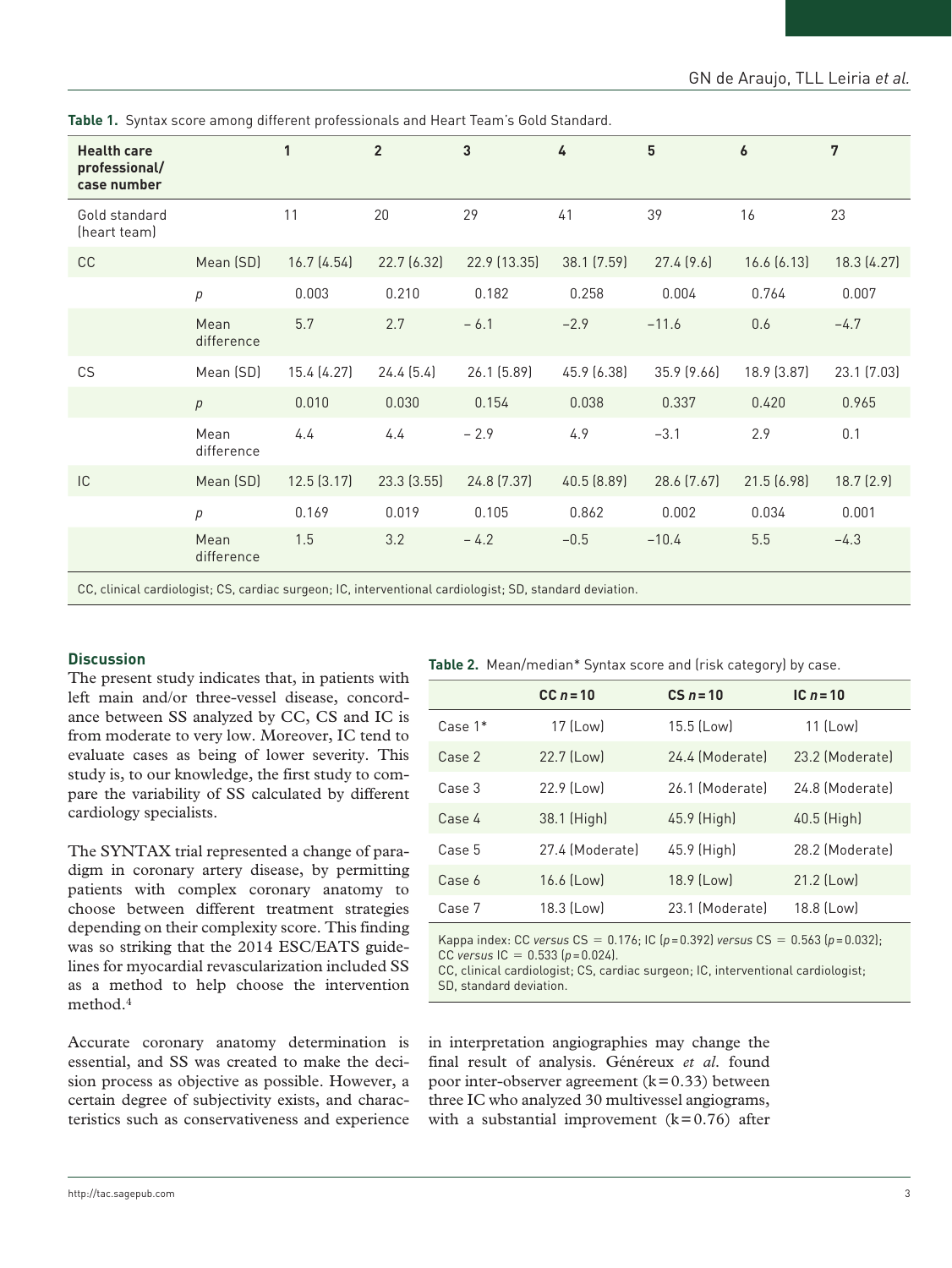| <b>Test</b>    | <b>Categorized SYNTAX</b><br>score (Gold Standard) | <b>Agreement rate</b> |                |                       |  |
|----------------|----------------------------------------------------|-----------------------|----------------|-----------------------|--|
|                |                                                    | <b>Clinical</b>       | <b>Surgeon</b> | <b>Interventional</b> |  |
| 1              | Low                                                | 90%                   | 100%           | 100%                  |  |
| $\overline{2}$ | Low                                                | 50%                   | 40%            | 70%                   |  |
| 3              | Moderate                                           | 20%                   | 80%            | 40%                   |  |
| 4              | High                                               | 60%                   | 100%           | 90%                   |  |
| 5              | High                                               | 30%                   | 60%            | 20%                   |  |
| 6              | Low                                                | 80%                   | 70%            | 50%                   |  |
| 7              | Moderate                                           | 20%                   | 10%            | 10%                   |  |

**Table 3.** Agreement rate in categorized Syntax score among specialists.

advanced training.11 Two other studies analyzing inter-observer variability between two IC showed only moderate agreement ( $k=0.56$  and  $0.58$ ).<sup>12,13</sup>

The aim of our study was to compare analysis of SS mainly by CS and IC. Our hypothesis was that CS could be less conservative and overestimate the result; on the other hand, IC could be more conservative due to possible professional bias. The CC would be a group to balance the other two described above. Interventional bias is likely the manifestation of two well-recognized forms of bias: self-interest bias and confirmation bias.<sup>14</sup> This is a reality of modern medicine, and recognition is the first step towards overcoming it.



**Figure 2.** Case 5 coronary angiography images. (a) Right anterior oblique caudal projection of left coronary artery. (b) Posteroanterior cranial projection of left coronary artery. (c) Left anterior oblique cranial projection of left coronary artery. (d) Left anterior oblique projection of right coronary artery.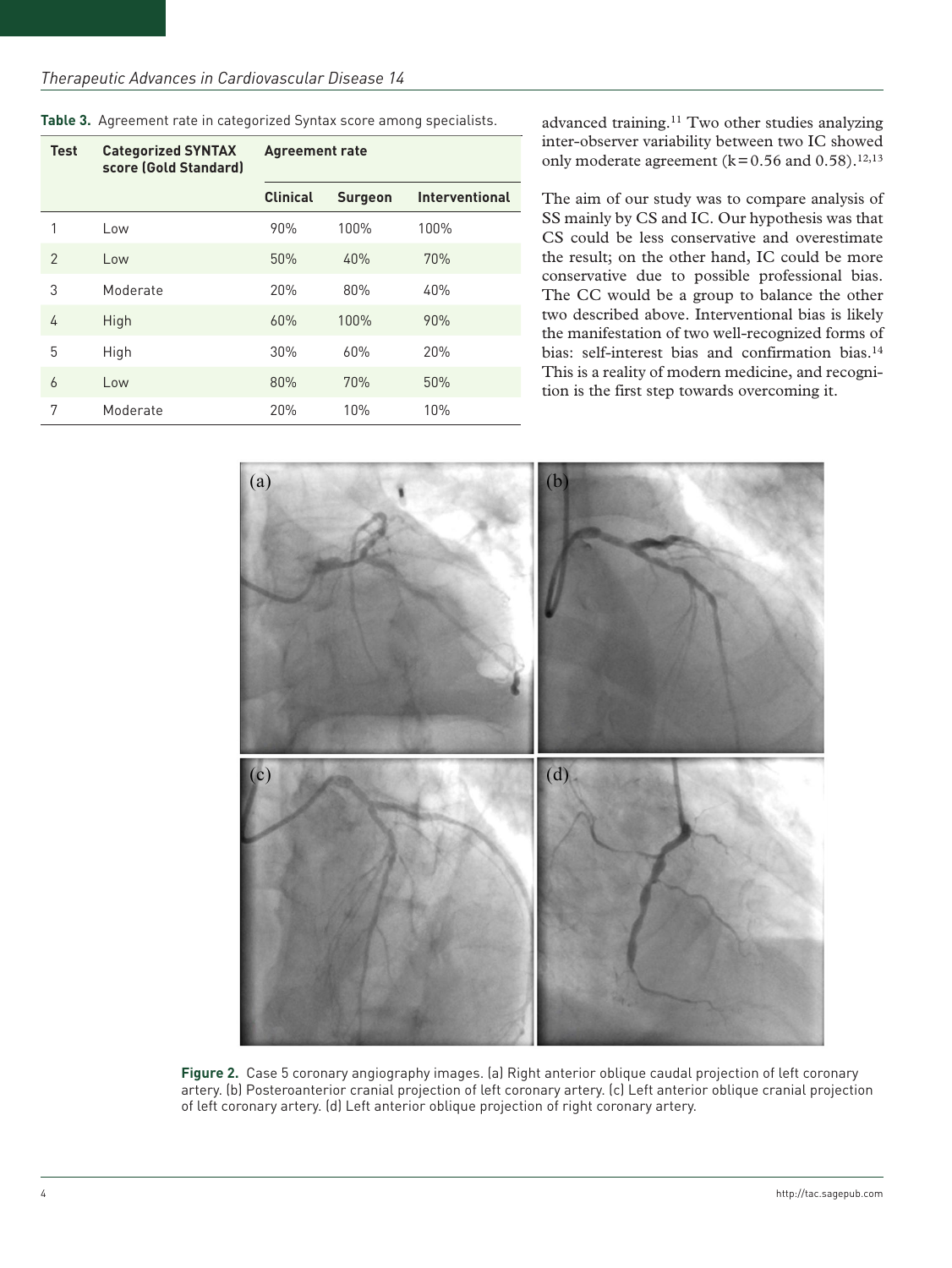We did not find the differences we were expecting. Mean SS was not statistically different between groups, although there was a trend to significance in some cases analyzed. This may be explained by the reduced sample of 10 observers in each group, characterizing a Beta error. Kappa concordance was from moderate to poor. Moreover, there was a clear difference between and within groups regarding SS categorical classification as low, moderate, and high disease severity. In case 5 (Figure 2), for example, the average score of CC and IC classified SS as moderate, which would make angioplasty acceptable. CS, however, classified SS as high, which would prohibit PCI in this case. This indicates that SS may be a valuable tool for the global orientation of the severity of the lesions in a particular patient, but the final decision should depend on a Heart Team decision, as well as local expertise (treating more complex left main stenosis, for example) and patient conditions.

A guideline recommendation of such an important decision needs external validity, and our findings corroborate the literature showing poor agreement of the score in a real-world situation. Two recent studies with a very similar methodology compared CABG and PCI in patients with left main coronary disease, and have shown opposite results.<sup>15,16</sup> Several theories have been proposed to explain such differences, and different SS calculation may be one of them.

### **Limitations**

The main limitation of our study is the reduced sample of observers in each group, although we have reached the calculated sample size. SS is not a user-friendly tool to determine coronary complexity, making enrollment a difficult job. However, we do bring the message that SS has a poor reproducibility, and recommendations regarding its use in treatment decisions should be made with caution.

#### **Conclusion**

In conclusion, SS concordance between CC, CS, and IC is low. The usefulness of SS in decisionmaking of coronary revascularization strategy is undeniable and evidence supports its use. However, this study highlights the importance of well-trained professionals in calculating the SS, which could avoid misclassification of borderline cases.

# **Approval number**

2010-0044

## **Conflict of interest statement**

The authors declare that there is no conflict of interest.

### **Ethics Committee**

Comitê de Ética em Pesquisa do Hospital de Clínicas de Porto Alegre (CEP-HCPA).

## **Funding**

The authors disclosed receipt of the following financial support for the research, authorship, and/or publication of this article: This study was supported by grants from the Fundo de Incentivo à Pesquisa do Hospital de Clínicas de Porto Alegre (FIPE-HCPA), Porto Alegre, Brazil.

## **ORCID iD**

Gustavo Neves de Araujo **D** [https://orcid.org/](https://orcid.org/0000-0002-1989-1670) [0000-0002-1989-1670](https://orcid.org/0000-0002-1989-1670)

#### **References**

- 1. Serruys PW, Unger F, Sousa JE*, et al*. Comparison of coronary-artery bypass surgery and stenting for the treatment of multivessel disease. *N Engl J Med* 2001; 344: 1117–1124.
- 2. The SoS Investigators. Coronary artery bypass surgery versus percutaneous coronary intervention with stent implantation in patients with multivessel coronary artery disease (the Stent or Surgery trial): a randomised controlled trial. *Lancet* 2018; 360: 965–970.
- 3. Serruys PW, Morice M-C, Kappetein AP*, et al*. Percutaneous coronary intervention versus coronary-artery bypass grafting for severe coronary artery disease. *N Engl J Med* 2009; 360: 961–972.
- 4. Kolh P, Windecker S, Alfonso F*, et al*. 2014 ESC/EACTS Guidelines on myocardial revascularization: the Task Force on Myocardial Revascularization of the European Society of Cardiology (ESC) and the European Association for Cardio-Thoracic Surgery (EACTS). Developed with the special contribution of the European Association of Percutaneous Cardiovascular Interventions (EAPCI). *Eur J Cardiothorac Surg* 2014; 46: 517–592.